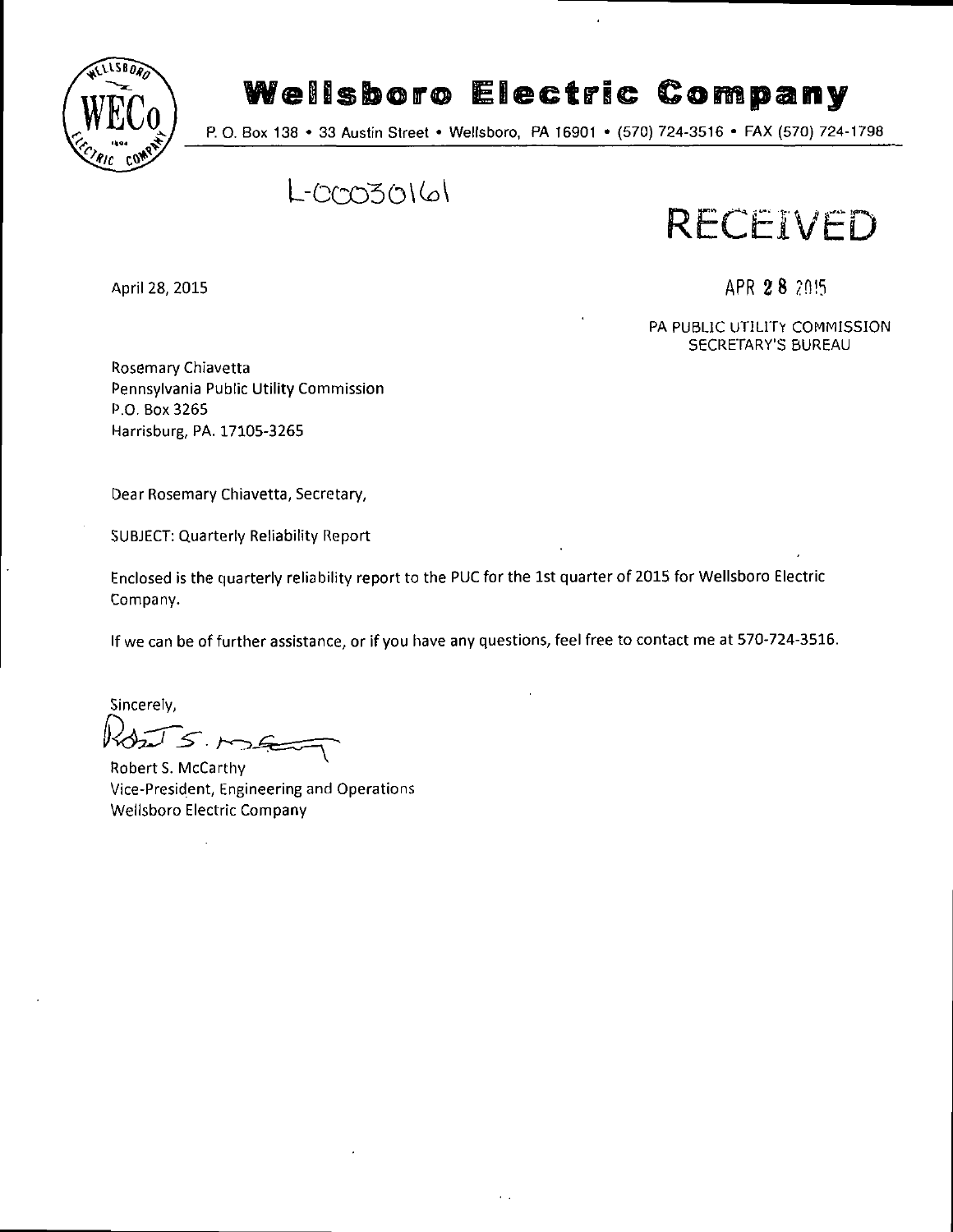## **WELLSBORO ELECTRIC COMPANY**

### QUARTERLY RELIABILITY REPORT 57.195 REPORTING REQUIREMENTS

**First Quarter 2015** 

# **January - March 2015 RECEIVED**

APR 2'8 ?0I5

SUBMITTED BY PA PUBLIC UTILITY COMMISSION

SECRETARY'S BUREAU

ROBERT S. McCARTHY VICE-PRESIDENT, ENGINEERING AND OPERATIONS 570-724-3516

 $\mathcal{O}(\mathcal{A})$  .

bobbvm@ctenterprises,orq

 $\Delta$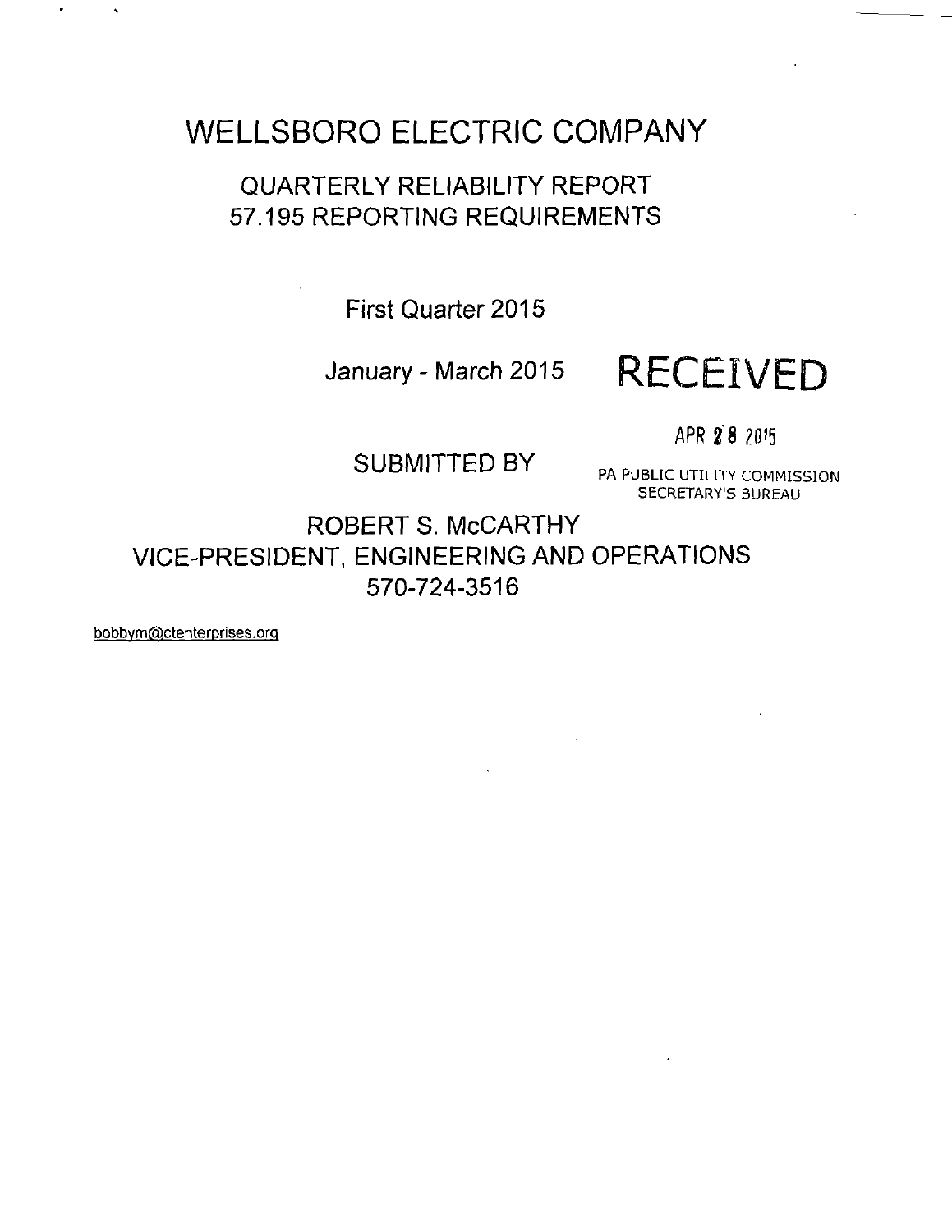57.195 Reporting Requirements Section (e) ltem(2}

Rolling 12-Month reliability index values (SAIFI,CAIDI,SAIDI) for the EDC'S service territory for the receding quarter. The report shall include the data used in calculating the indices, namely the average number of customers served, the number of sustained customers interruptions, the number of customers affected, and the customer minutes of interruption.

#### **WELLSBORO ELECTRIC COMPANY**

#### **ROLLING TWELVE MONTH INTERRUPTION INDEXS**

#### **First Quarter 2015**

| SAIDI | a simple<br>►<br>יורש | CAIDI |
|-------|-----------------------|-------|
| 54    | 0.70<br><b>U.</b><br> | '5    |

**ROLLING TWELVE MONTH STANDARD AS ESTABLISHED BY THE PUC** 

| <b>SAIDI</b> | <b>SAIFI</b> | CAIDI |
|--------------|--------------|-------|
| 278          | .66<br>л     | 167   |

#### **ROLLING THREE YEAR AVERAGE INTERRUPTION INDEXS**

| SAIDI |  |
|-------|--|
| 54    |  |

| <b>SAIFI</b> |  |
|--------------|--|
| 0.76         |  |

| Caidi |  |
|-------|--|
| 71    |  |
|       |  |

**ROLLING THREE YEAR AVERAGE STANDARD AS ESTABLISHED BY THE PUC** 

| <b>SAIDI</b> | <b>SAIFI</b> | <b>CAIDI</b> |
|--------------|--------------|--------------|
| 185          | .35          | i 36         |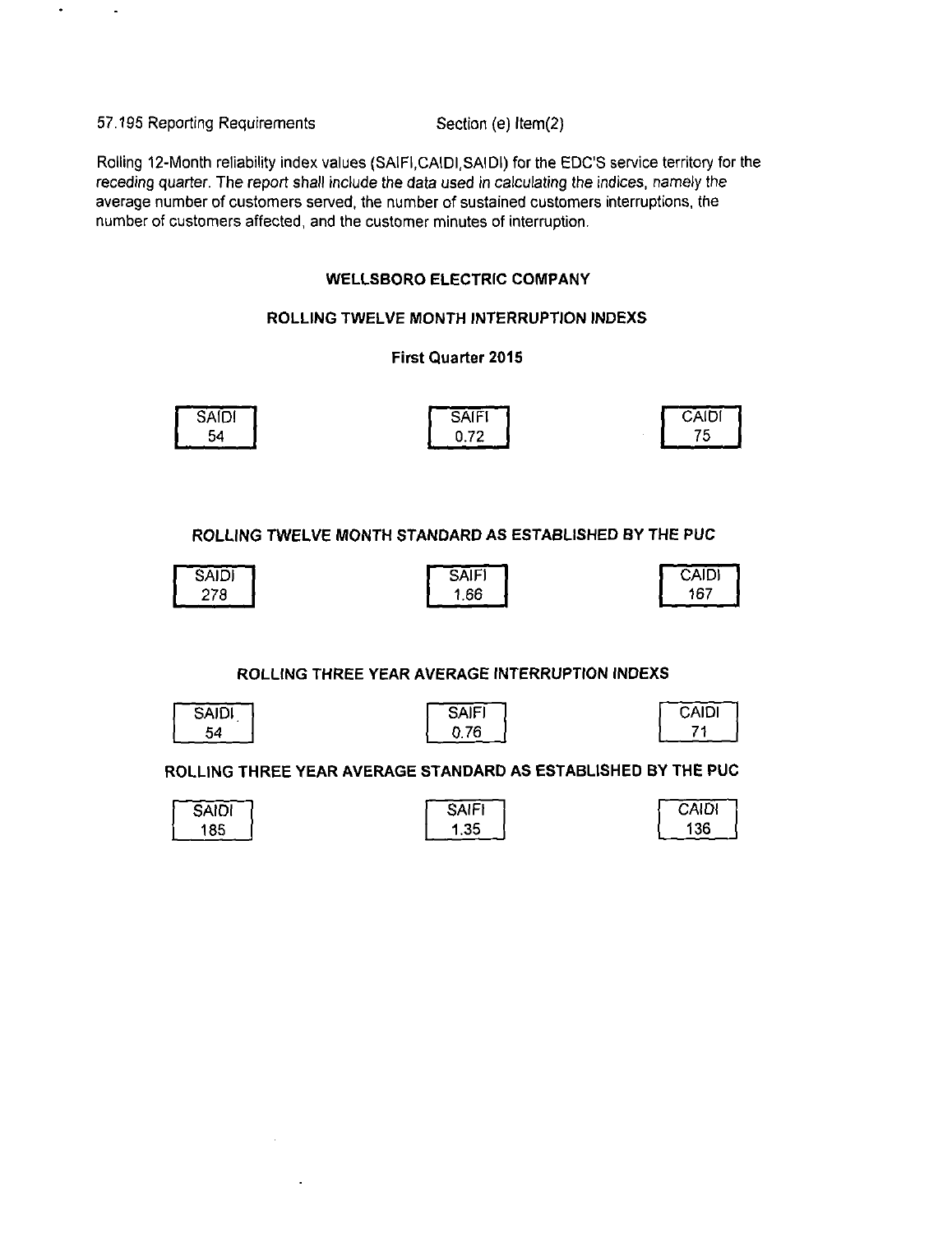| 57.195 Reporting Requirements          |       | Section (e) Item $(2)$ |  |  |
|----------------------------------------|-------|------------------------|--|--|
| Wellsboro Electric Company             |       | <b>SAIDI</b>           |  |  |
| <b>Total Customer Minutes</b><br>Month |       | # Customers Served     |  |  |
| 824                                    | 6272  |                        |  |  |
| 291                                    | 6272  |                        |  |  |
| 8482                                   | 6273  |                        |  |  |
| 26318                                  | 6248  |                        |  |  |
| April-14<br>May-14<br>84858            |       | 6265                   |  |  |
| 5417                                   | 6273  |                        |  |  |
| 45715                                  | 6255  |                        |  |  |
| 42247                                  | 6269  |                        |  |  |
| Aug-14<br>74519<br>Sept-14             |       | 6266                   |  |  |
| 37777.8                                | 6269  |                        |  |  |
| 3175.5                                 | 6266  |                        |  |  |
| 7548                                   | 6272  |                        |  |  |
| 337172.3                               | 75200 |                        |  |  |
|                                        |       | Relaibility Index      |  |  |

**Average # Customers Served** 

 $\sim 10^7$ 

6267

 $\bar{z}$ 

ROLLING TWELVE MONTH AVERAGE SAIDI INDEX **[14]** 53.80

 $\sim$ 

 $\sigma_{\rm{max}}=0.5$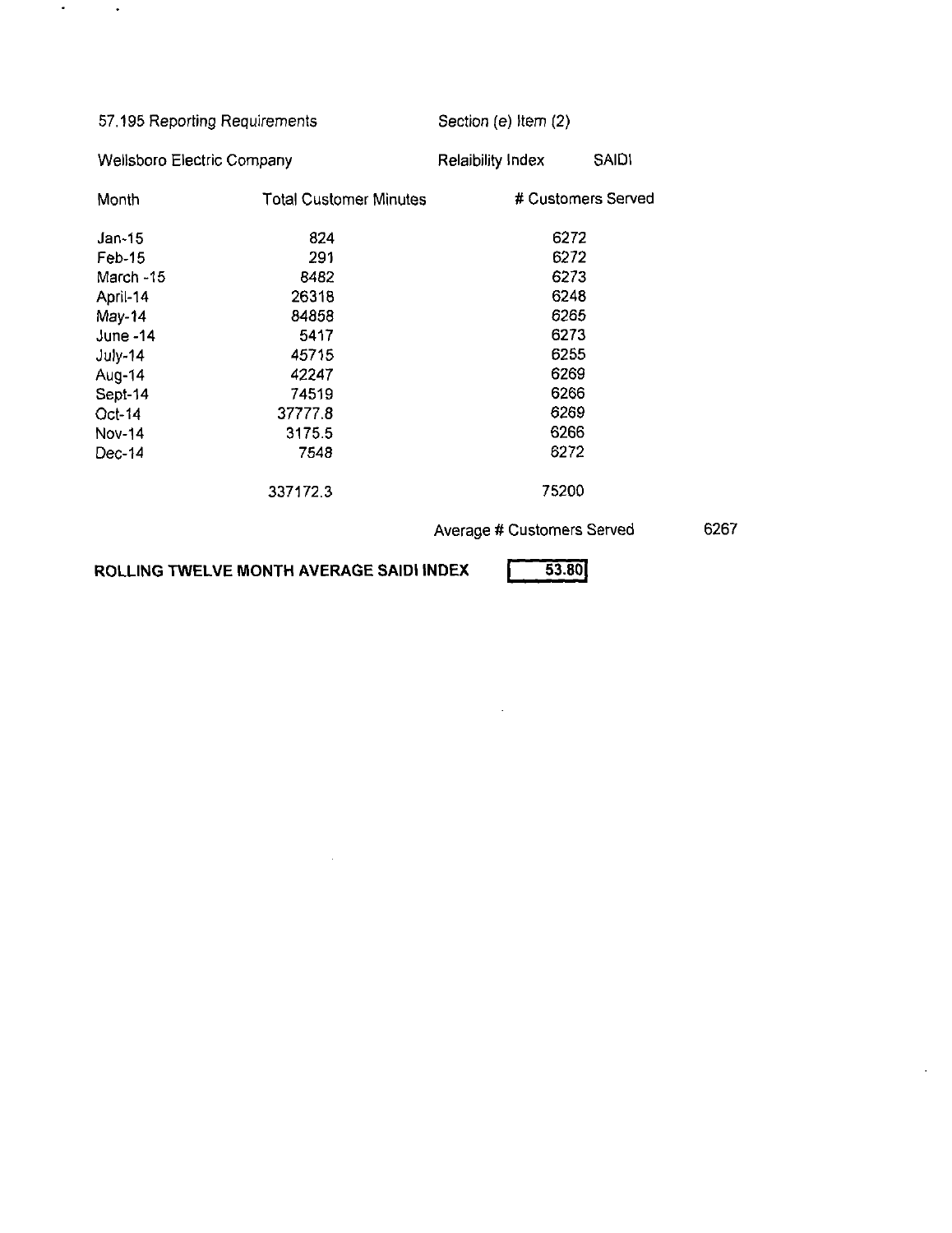|                                                                                                                                               | 57.195 Reporting Requirements                                                                                     | Section (e) Item (2)       |                                                                                                       |
|-----------------------------------------------------------------------------------------------------------------------------------------------|-------------------------------------------------------------------------------------------------------------------|----------------------------|-------------------------------------------------------------------------------------------------------|
| Wellsboro Electric Company                                                                                                                    |                                                                                                                   | Reliability Index          | <b>SAIFI</b>                                                                                          |
| Month<br>$Jan-15$<br>Feb-15<br>March-15<br>April-14<br>May-14<br>June-14<br>July-14<br>Aug-14<br>Sept-14<br>Oct-14<br><b>Nov-14</b><br>Dec-14 | # Customers<br>Interrupted<br>23<br>6<br>92<br>247<br>791<br>91<br>603<br>416<br>998<br>831<br>310<br>108<br>4516 | # Customers<br>Served<br>, | 6272<br>6272<br>6273<br>6248<br>6265<br>6273<br>6255<br>6269<br>6266<br>6269<br>6266<br>6272<br>75200 |
|                                                                                                                                               |                                                                                                                   | Average Customers Served   |                                                                                                       |

 $\bar{\mathbf{z}}$ 

 $\sim$   $\sim$   $\sim$ 

6267

 $\sim$   $\sim$ 

 $\sim 10^{11}$ 

 $\ddot{\phantom{1}}$ 

**Rolling Twelve Month Average SAIFI Index 0.72** 

 $\sim$ 

 $\mathbb{Z}^2$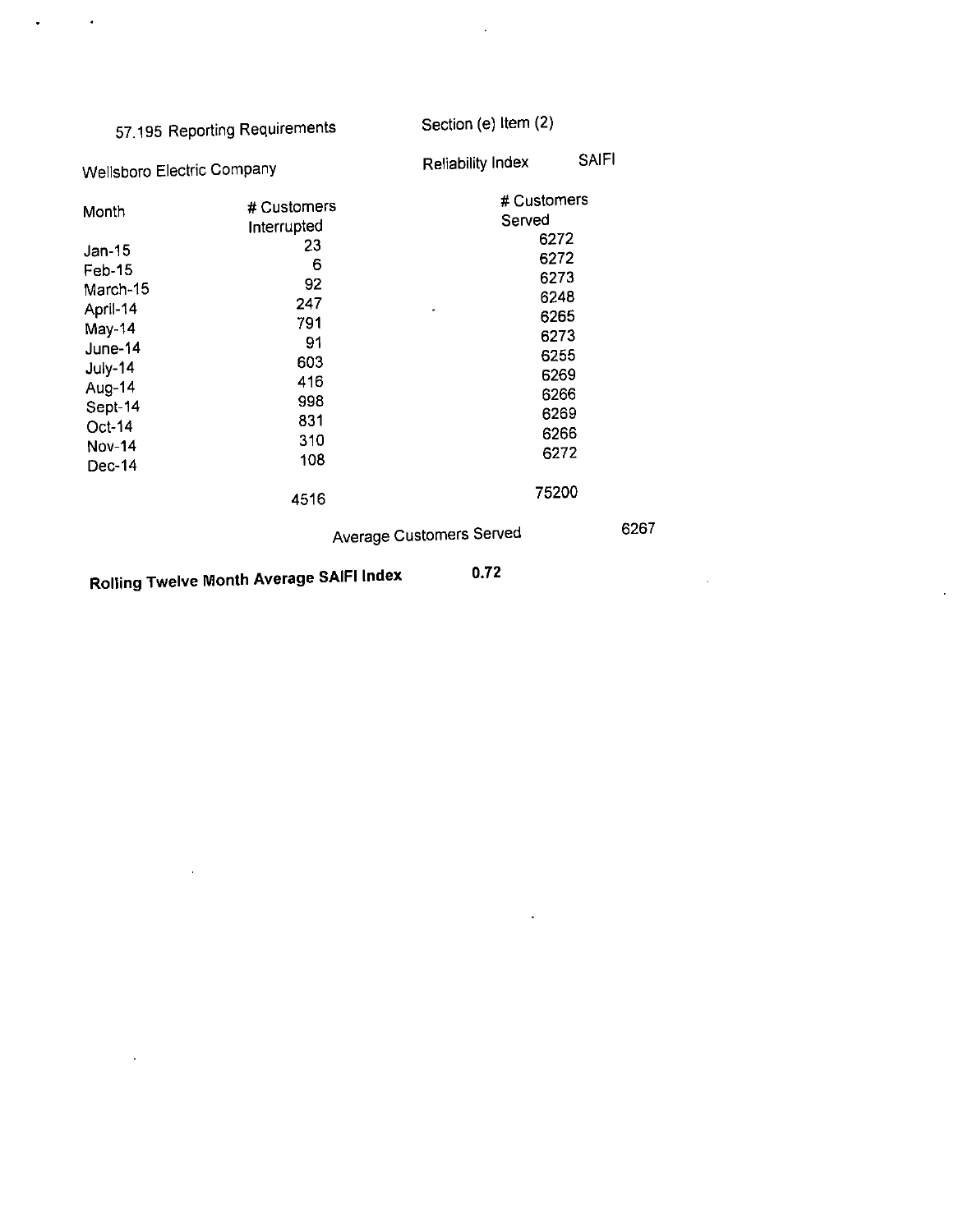# 57.195 Reporting Requirements

Section(e) Item (2)

 $\bar{\mathcal{A}}$ 

 $\mathcal{A}$ 

|                                          | $\sim$                |              |  |
|------------------------------------------|-----------------------|--------------|--|
| Wellsboro Electric Company               | Relaibility Index     | <b>CAIDI</b> |  |
| Month                                    | <b>Total Customer</b> |              |  |
|                                          | <b>Minutes</b>        | # Customers  |  |
| $Jan-15$                                 |                       | Interrupted  |  |
| Feb-15                                   | 824                   | 23           |  |
| March-15                                 | 291                   | 6            |  |
| April-14                                 | 8482                  | 92           |  |
| May-14                                   | 26318                 | 247          |  |
| June-14                                  | 84858                 | 791          |  |
| $July-14$                                | 5417                  | 91           |  |
| Aug-14                                   | 45715                 |              |  |
| Sept-14                                  | 42247                 | 603          |  |
| $Oct-14$                                 | 74519                 | 416          |  |
| Nov-14                                   | 377778                | 998          |  |
| $Dec-14$                                 | 3175.5                | 831          |  |
|                                          | 7548                  | 310          |  |
|                                          |                       | 108          |  |
|                                          | 337172.3              | 4516         |  |
| Rolling Twelve Month Average CAIDI Index |                       |              |  |
|                                          | 74.66                 |              |  |

 $\mathcal{L}^{\mathcal{L}}$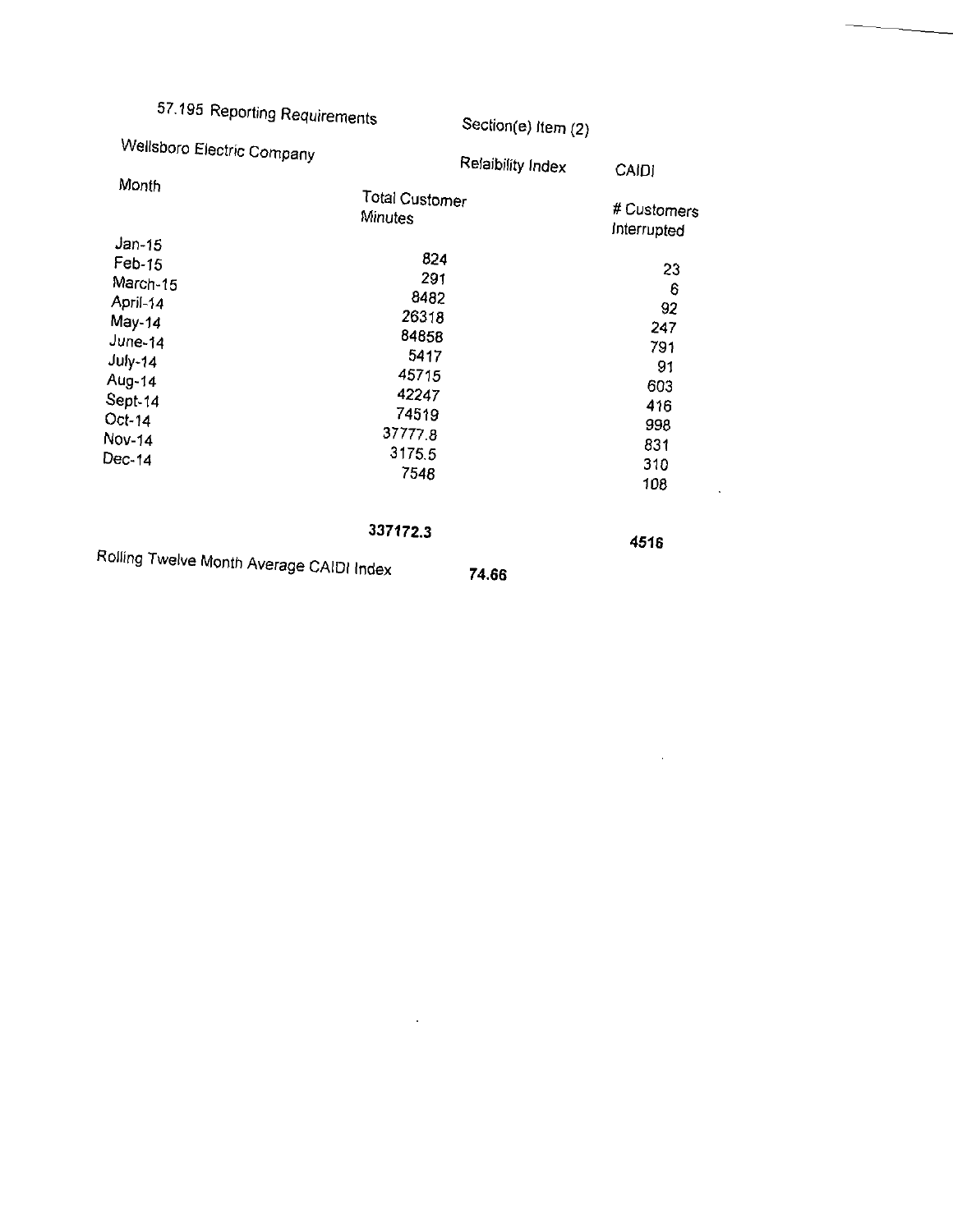57.195 Reporting Requirements Section (e) Item (1)

 $\epsilon$ 

 $\bullet$ 

A description of each major event that occurred during the preceding quarter including the time and duration of the event, the number of customers affected, the cause of the event and any modified procedures adopted in order to avoid or minimize the impact of similar events in the future.

| Date | Time of | Time            | # Cust   | Cause |
|------|---------|-----------------|----------|-------|
|      | Event   | <b>Restored</b> | Affected |       |

l,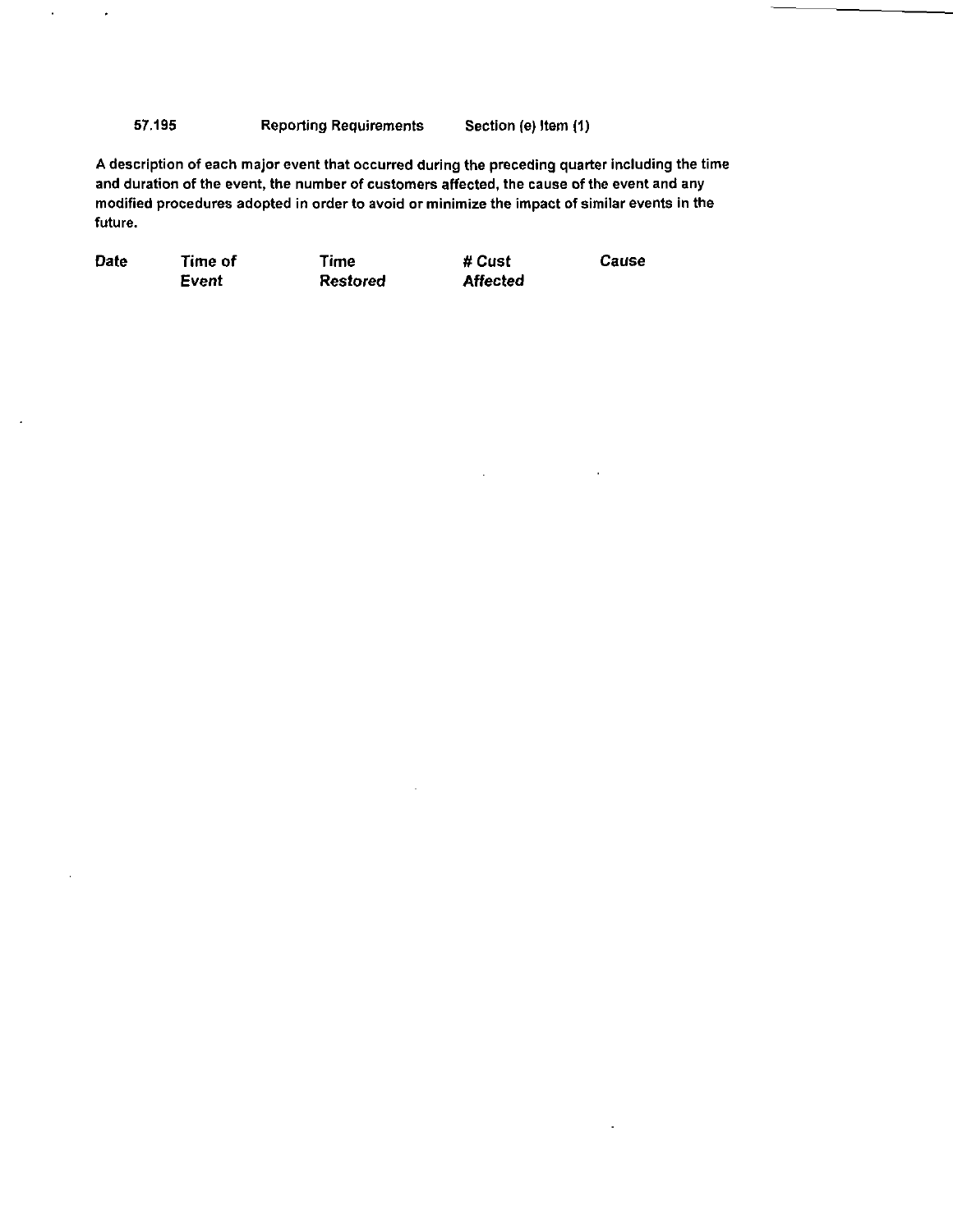The following programs and procedures are in place at Wellsboro Electric in an attempt to control outages, Animal Related outages accounted for 20.9% of the total for this reporting period, Wellsboro has had a animal cover-up program in place for the last several years, our policy is to install an insulated animal guard on each pole mount distribution transformer that is installed, we review outage data in an attempt to find customers or a particular area that is experiencing multiple outages from animal contacts and placing animal guards at these location, also at the time we install animal guards, we also install an insulated lead wire from the transformer to the cutout and or line. All new transformers on our 12 kV system is an internally fused transformer thus preventing the need to install a fused cutout and one less piece of equipment to cover up and maintain, Equipment failures accounted for 28.8% of our outages for this period, due mainiy to the failure of porcelian cutouts, Wellsboro no longer uses this style of cutout. All new cutouts are the polymer type, it is our policy to change any porcelain cutout that is on any pole that the crews work on.

 $\Delta \sim 10^{-11}$ 

Outage data is reviewed and areas that have had multiple outages from failed cutouts will either be inspected more frequently or may have a cutout replacement program issued for the area. Tree contact accounted for 18% of the outages, broken down by the following. On ROW 5.6% Off ROW 12.4 % . Wellsboro has a long term contract with Asplundh Tree Experts which expires in 2015. Unknown outages accounted for 18.6% of the outages for this period.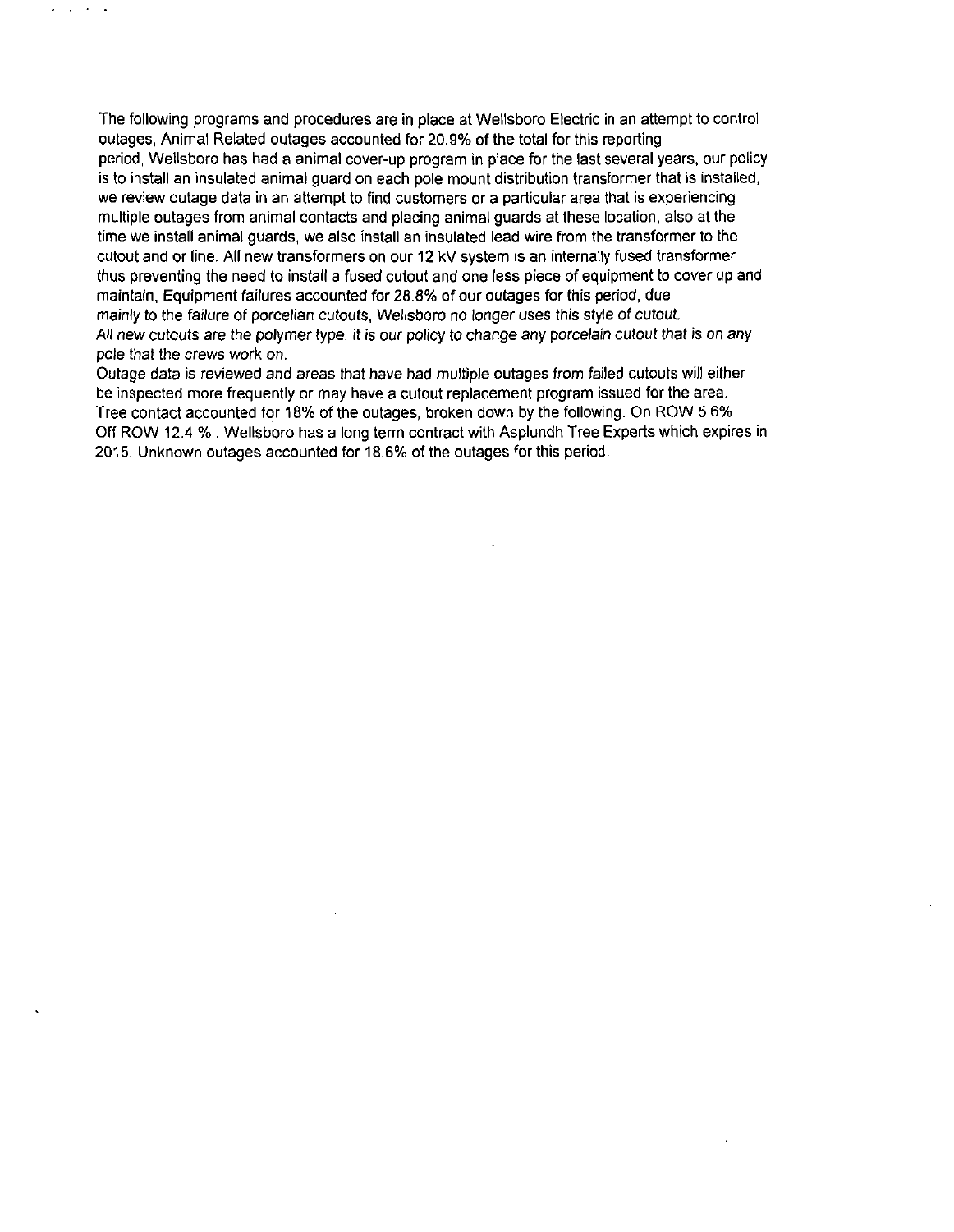#### 57.195 Reporting Requirements Section (e) Item (5)

 $\mathbf{z}=\mathbf{z}=\mathbf{z}=\mathbf{z}$ 

 $\ddot{\phantom{a}}$ 

A rolling 12-month breakdown and analysis of outage causes during the receding quarter including the number and percentage of service outages, the number of customers interrupted, and customer interruption minutes catergorized by outage cause such as equipment failure, animal contact, tree related, and so forth. Proposed solutions to indentified service problems shall be reported.

| Outage                     |             |         |          |            |
|----------------------------|-------------|---------|----------|------------|
| Cause                      | # Customers | # of    | Customer | Percentage |
|                            | Affected    | Outages | Minutes  | of Outages |
| Animals                    | 760         | 37      | 51732    | 20.9%      |
| Vehicles                   | 39          | 2       | 9012     | 1.1%       |
| Decay                      | 0           | 0       | 0        | 0.0%       |
| Dig-in                     | 0           | 0       | 0        | 0.0%       |
| <b>Electrical Overload</b> |             |         | 32       | 0.6%       |
| <b>Equipment Failure</b>   | 1205        | 51      | 137478   | 28.8%      |
| Fire                       | 94          | 2       | 3662     | 1.1%       |
| Ice, Sleet, Frost          | 0           | 0       | 0        | 0.0%       |
| Lightning                  | 210         | 5       | 22184    | 2.8%       |
| <b>Public Contact</b>      | 245         | 11      | 14939    | 6.2%       |
| Power Supplier             | 0           | 0       | 0        | 0.0%       |
| Phone/Cable Co             | 20          |         | 1136     | 0.6%       |
| Rain                       | 0           | 0       | 0        | 0.0%       |
| Trees                      | 0           | 0       | 0        | 0.0%       |
| Tree, On R.O.W.            | 142         | 10      | 14149    | 5.6%       |
| Tree, Off R.O.W.           | 676         | 22      | 83593    | 12.4%      |
| Unknown Cause              | 253         | 33      | 10015    | 18.6%      |
| Vandalism                  |             |         |          |            |
| Wind                       | 148         | 2       | 15392    | 1.1%       |
|                            | 3793        | 177     | 363324   | 100.00%    |